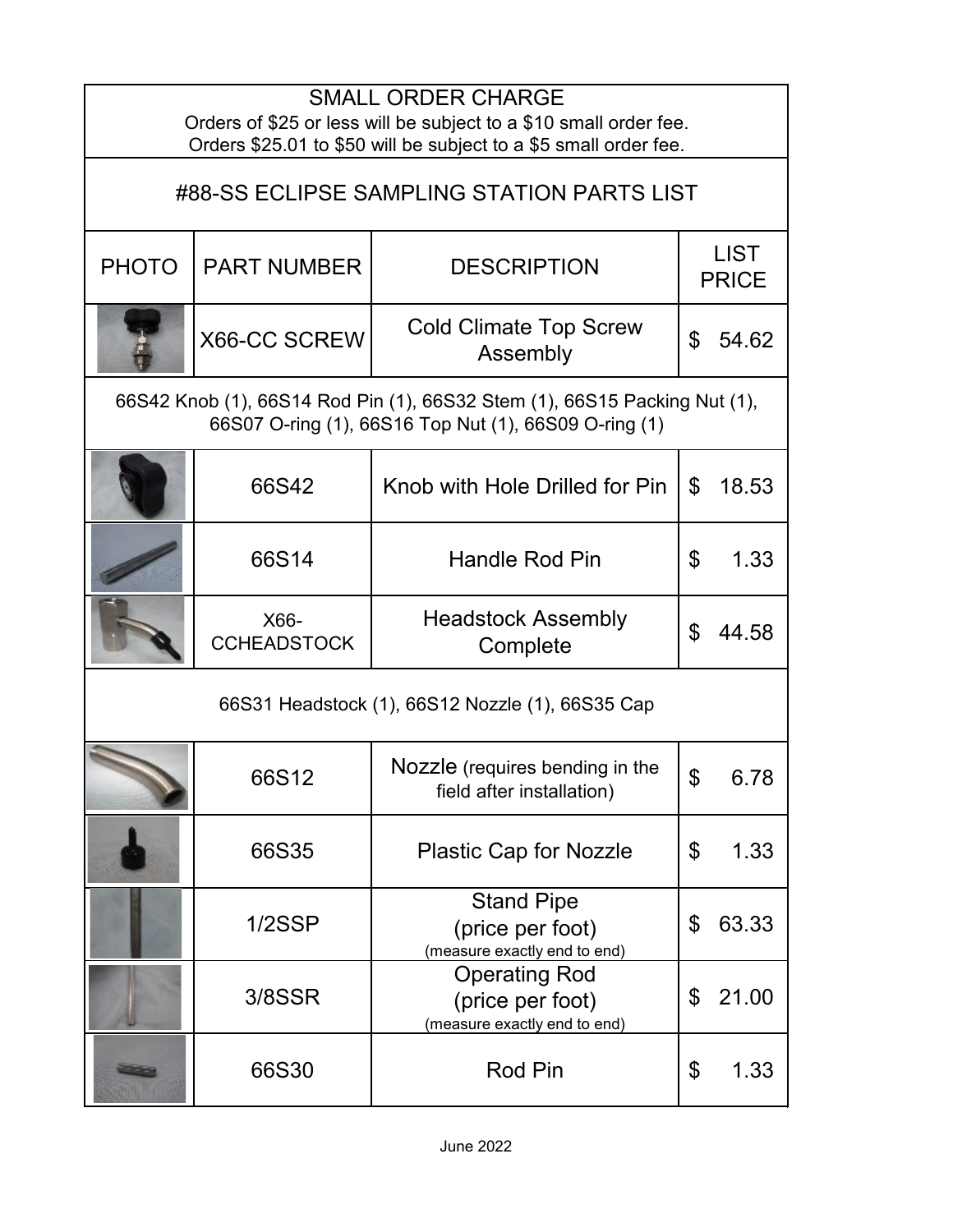|                                                                                                                                          | X66-PLUNGER | #66 Plunger Assembly                                                         | \$ | 18.11    |  |
|------------------------------------------------------------------------------------------------------------------------------------------|-------------|------------------------------------------------------------------------------|----|----------|--|
| 66S26 Plunger (1), 66S27 Seat Rubber (1), 66S28 Plunger Screw (1), 66S30<br><b>Spring Pin</b>                                            |             |                                                                              |    |          |  |
|                                                                                                                                          | 66S27       | <b>Seat Rubber</b>                                                           | \$ | 2.29     |  |
|                                                                                                                                          | 66S28       | <b>Plunger Screw</b>                                                         | \$ | 1.33     |  |
|                                                                                                                                          | X66RK       | #88-SS and #66 Repair Kit                                                    | \$ | 2.31     |  |
| 66S27 Seat (1), 66S28 Screw (1) 66S27-20 (1) Old Style Seat, 66S28-20 (1) Old<br><b>Style Screw</b>                                      |             |                                                                              |    |          |  |
|                                                                                                                                          | 66S25       | <b>Inlet Valve</b>                                                           | \$ | 42.36    |  |
|                                                                                                                                          | 88-8-SS     | <b>Stainless Male Elbow</b><br>$1/4"$ Tube x $1/8"$ MNPT                     | \$ | 86.82    |  |
|                                                                                                                                          | 88-7-SS     | <b>Stainless Steel Tubing</b><br>(priced per foot)                           | \$ | 24.99    |  |
|                                                                                                                                          | 66S33       | <b>Stainless Adapter</b><br>1/4" Tube x 1/8" FNPT                            | \$ | 90.40    |  |
|                                                                                                                                          | X66-PETCOCK | <b>Stainless Steel Petcock</b><br>Assembly<br>(Specific 88-SS when ordering) | \$ | 74.00    |  |
| 66S01 Body (1), 66S08 O-ring (1), 66S02 Nut (1), 66S03 Plunger (1), 66S10 (O-ring<br>(1), 66S04 Pin (1), 66S05 Nozzle (1), 66S22 Cap (1) |             |                                                                              |    |          |  |
|                                                                                                                                          | 66S22       | <b>Petcock Plastic Cap</b>                                                   | \$ | 1.33     |  |
|                                                                                                                                          | X883        | <b>Aluminum Cover and Base</b><br>Complete                                   |    | \$650.83 |  |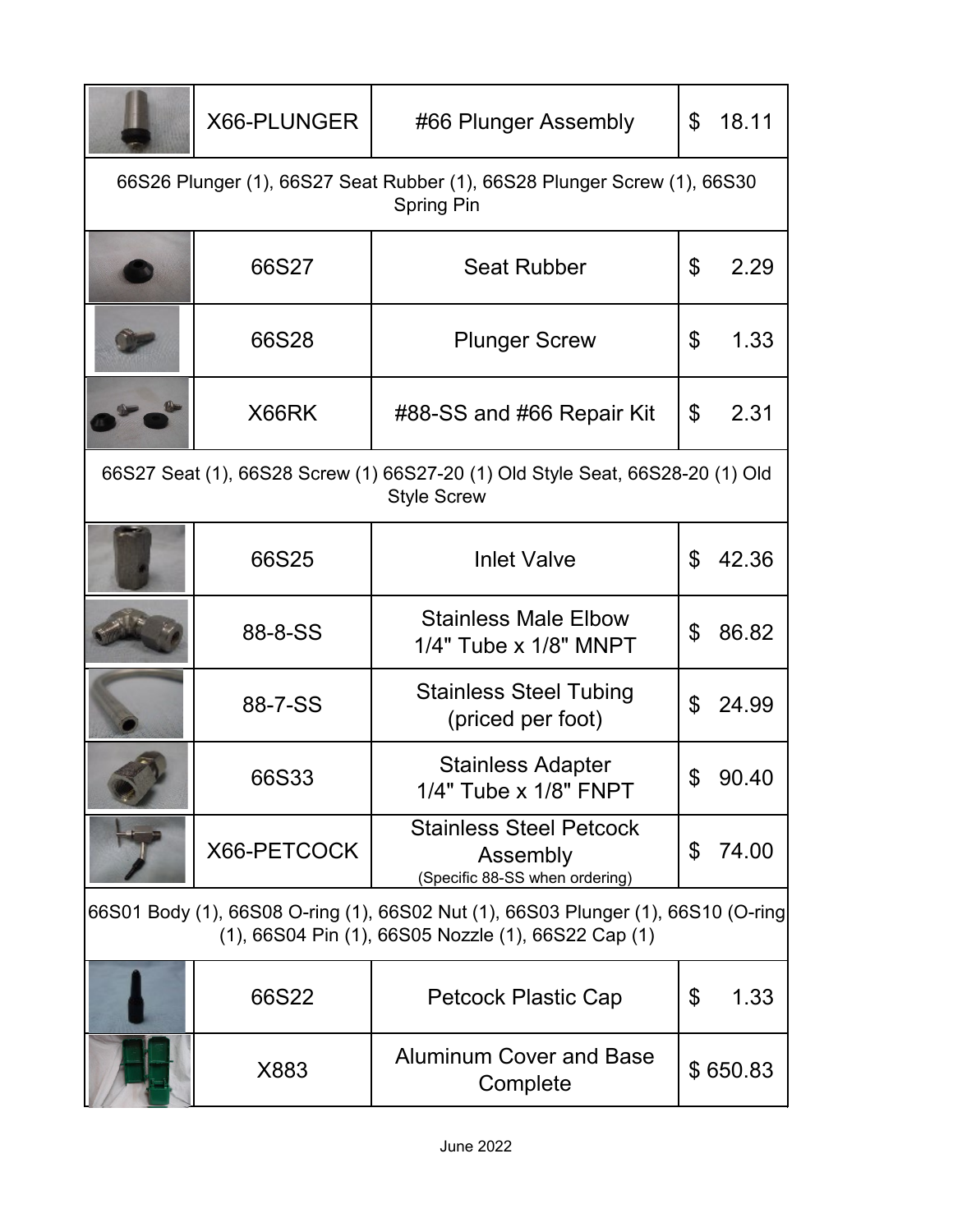| 88-A Front Cover (1), 88-B Back Cover (1), 88-6 Rivet (2), 9419 Washer (2), 88-C1<br>Base (1), 88-C2 Base (1), 88-4 Bolt (6), 88-14 Washer (12), 9465-88 Lock Washer                   |                    |                                                      |                             |  |  |
|----------------------------------------------------------------------------------------------------------------------------------------------------------------------------------------|--------------------|------------------------------------------------------|-----------------------------|--|--|
|                                                                                                                                                                                        |                    | $(6)$ , 88-5 Nut $(6)$                               |                             |  |  |
|                                                                                                                                                                                        | X881               | <b>Aluminum Cover</b><br>Complete                    | \$498.50                    |  |  |
| 88-A Front Cover (1), 88-B Back Cover (1), 88-6 Rivets (2)<br>(Due to compatibility, those with units made prior to 2018 must order X883)                                              |                    |                                                      |                             |  |  |
|                                                                                                                                                                                        | 88-A               | 88 Front Cover                                       | \$224.46                    |  |  |
|                                                                                                                                                                                        | 88-B               | 88 Back Cover                                        | \$223.19                    |  |  |
|                                                                                                                                                                                        | 88-6               | <b>Rivets for #88 Cover</b><br>(requires 2 per case) | \$<br>1.33                  |  |  |
|                                                                                                                                                                                        | 9419               | <b>Washer for Rivets</b><br>(requires 2 per case)    | \$<br>1.33                  |  |  |
|                                                                                                                                                                                        | X882               | <b>Aluminum Base</b><br>Complete                     | \$237.03                    |  |  |
| 88-C1 Base (1), 88-C2 (Base), 88-4 Bolt (4), 88-14 Washer (8), 9465-88 Lock<br>Washer (4), 88-5 Nut (4) (Due to compatibility, those with units made prior to 2018<br>must order X883) |                    |                                                      |                             |  |  |
| #88-SS ECLIPSE SAMPLING STATION OPTIONS PARTS LIST                                                                                                                                     |                    |                                                      |                             |  |  |
| <b>PHOTO</b>                                                                                                                                                                           | <b>PART NUMBER</b> | <b>DESCRIPTION</b>                                   | <b>LIST</b><br><b>PRICE</b> |  |  |
|                                                                                                                                                                                        | 88P-1S             | <b>Small Pump</b>                                    | \$125.00                    |  |  |
|                                                                                                                                                                                        | Z88PS              | Large Pump                                           | \$155.00                    |  |  |
|                                                                                                                                                                                        | 66S39              | <b>Stainless Elbow</b><br>3/8" Tube x 1/8" MNPT      | \$116.71                    |  |  |